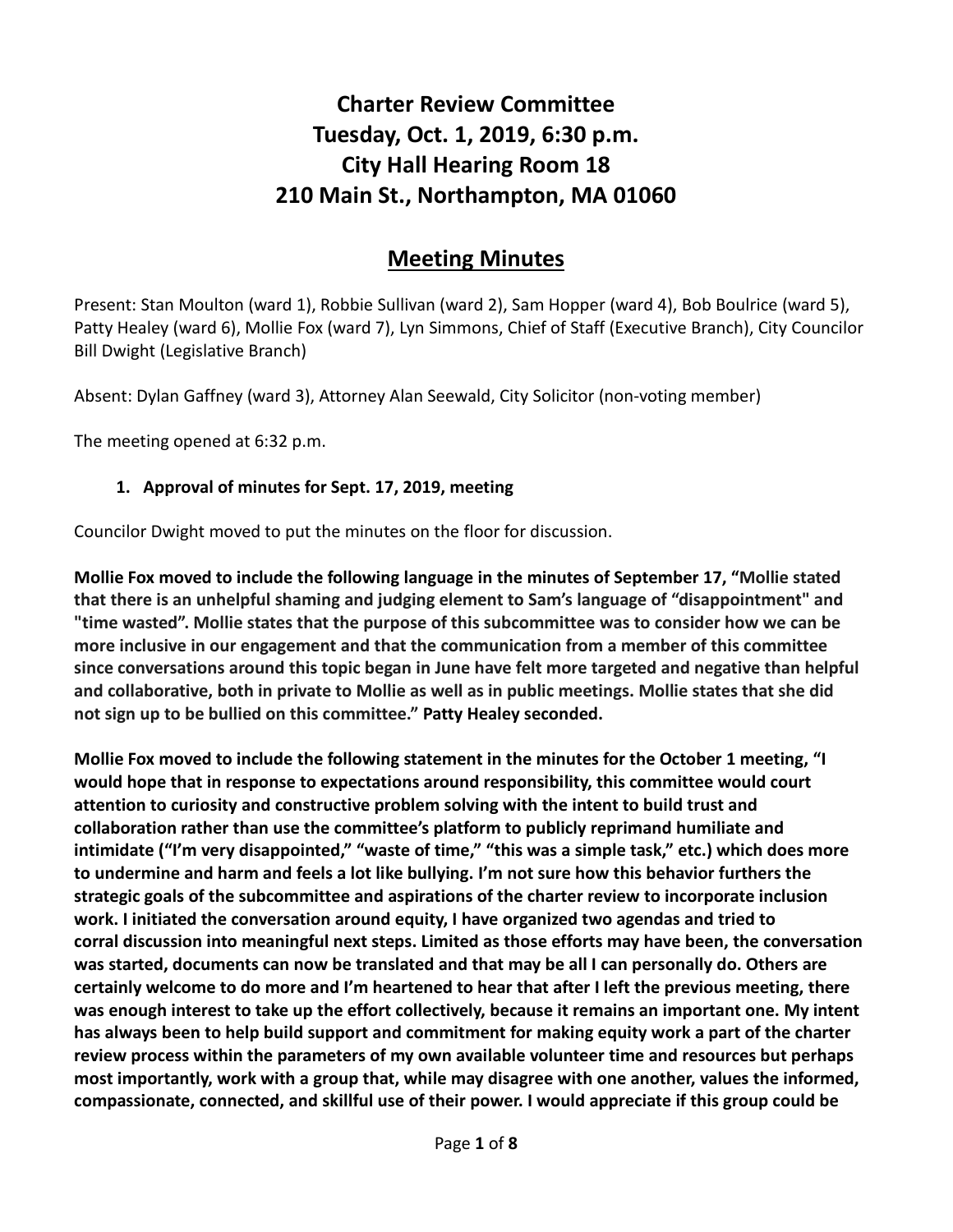**intentionally mindful of taking a collaborative, rather than accusatory, approach going forward, and bring our collective resources to bear on our shared goal. Thank you in advance." The motion passed 7-0-1 with Robbie Sullivan abstaining. The vote to approve the minutes as amended passed 7-0-1 with Robbie Sullivan abstaining.**

#### **2. Public comment**

Alex Jarrett, Ward 5 candidate for City Council, was present to speak to the committee. He was pleased to see the committee voted to recommend ranked-choice voting, no-excuse voting, mailing ballots to voters, removing "candidate for re-election" from the ballot and supporting 16-year-old voting. He noted that the audit is on the agenda and mentioned that some city councilors have talked about changing the auditing firm that is used so one particular company doesn't cut corners. He understands that the committee has had a lot of conversations about outreach which reminded him that the housing partnership, which he is a member of, tries to have some of their meetings at different public housing projects in which they publicize those meetings through their contacts they have in the respective communities. Relative to the executive and legislative branch, he understands there has also been talk about checks on the executive and while he isn't commenting on the current mayor, he is thinking broadly about appointments by the mayor that are confirmed by the city council. He has heard from other city councilors that they don't feel there is an avenue to say no to an appointment and wonders if there could be a way for city councilors to propose their own appointments. He understands from his research that the last meeting the charter review committee talked about an information officer and he wonders about getting new city councilors up to speed. He stated it would be interesting to have someone outside of the mayor's office develop a road map for new committee members to bring them up to speed as well. He mentioned that the housing partnership created a manual with everything one needs to know about being on the committee and it has been extremely helpful. He stated that he is in favor of whatever can be done to have information attended to more efficiently.

Bob Boulrice spoke to Mr. Jarrett's comments regarding the auditor. He stated that there are a lot of efficiencies to be gained by having a three-year contract. The learning curve is steep for departments to educate auditors and it's challenging for a new auditor to come in fresh every year due to the amount of orientation and education that has to occur. A three-year term is cheaper and more efficient and the work product is better. He pointed out that there are very few firms in municipal auditing so the same firms come around very often.

Chair Moulton feels that it wouldn't be wise to include in the charter that the auditors have to be a new firm.

Councilor Dwight noted that if the city council is mandated to switch firms then it would be compelled to choose a new firm over the firm that has a deeper understanding of the community. To embed in the charter a mandate to change auditors isn't reasonable because if there are only two firms that bid, and one of them was the previous year's auditor, then the city council would have to choose a firm that is less preferable.

Bob Boulrice spoke to Mr. Jarrett's comments about the legislative vs. executive branch. He pointed out that the committee has spoken about this concept on more than one occasion and in most cases the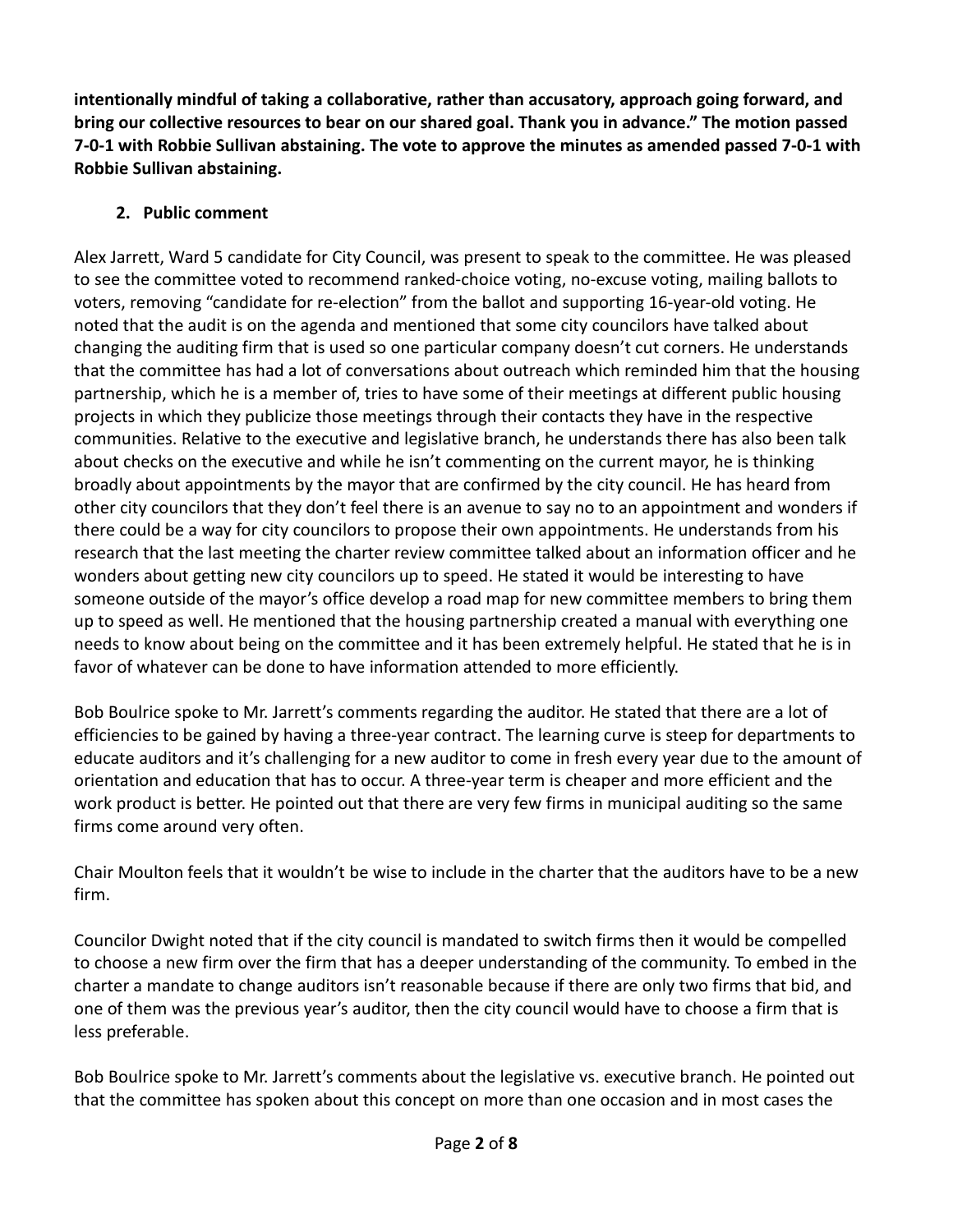committee did not feel it was germane to the charter but that it is more appropriate in the administrative code. He furthered that with the significant turnover of city councilors approaching there will be an opportunity to visit with the mayor and discuss how communications between branches will occur including communication with and outreach to constituents.

Councilor Dwight clarified for Mr. Jarrett that the city council can make appointments, can create appointed positions, ad hoc investigative committees, long-standing committees, and council committees with citizen representation. The city council used to appoint the auditor, tax collector, building inspector and health director and it was problematic because the city council wasn't doing research into the candidates. He furthered that an interview with the executive branch can be done in private but an interview with the legislative branch is done in public which means that the public is allowed to participate which can be good or bad. He pointed out that he has known city councilors to challenge appointments and in that case the councilors have to make their case to the city council as to why they object. He stated that the cases he remembers were personal objections that didn't hold weight.

Chair Moulton asked Mr. Jarrett for clarification on whether he was asking if the city council turned down an applicant, could it then nominate its own appointment of its choosing.

Mr. Jarrett stated he mentioned it for something to think about and reiterated he is not speaking about the current mayor but what if things went bad in the future.

Councilor Dwight pointed out that the ability of the city council to check a rogue mayor was discussed thoroughly during the during the previous charter review. He furthered that the city council has two powerful means to keep the mayor in check and they are the budget and the approval of appointments. He stated that these means keep the mayor in check and at some point there has to be an aspect in trust in the individuals who are elected.

#### **3. Updates from committee members**

Chair Moulton informed the committee of research he had done relating to the conversation about a tiered or sliding scale of stipends for elected officials as a way of recognizing financial hardship to encourage more diversity. Chair Moulton made some calls and ended up talking with a research analyst at the International City Management Association. The researcher just finished an analysis of 4,000 U.S. cities and he wasn't aware of any such scenario or system for city council stipends. Chair Moulton found that Seattle formed a Green New Deal oversight committee and one of the provisions in the ordinance (attached) states that if members of the committee have a financial hardship they can plead their case to receive \$50 per hour. He pointed out that it has not been put into effect yet so there isn't a clear understanding of how it works but it might make sense to include this piece of information in the final report as a topic that was discussed and that bears further study.

Councilor Dwight pointed out that the concern is representation that is not diversified other than sexual identity, and that the city council is exclusively white. He explained that unless there is an opportunity for a larger stipend that generally precludes a single Latina mother of two from even considering running. He wonders whether there could be a way for city councilors to privately submit their financial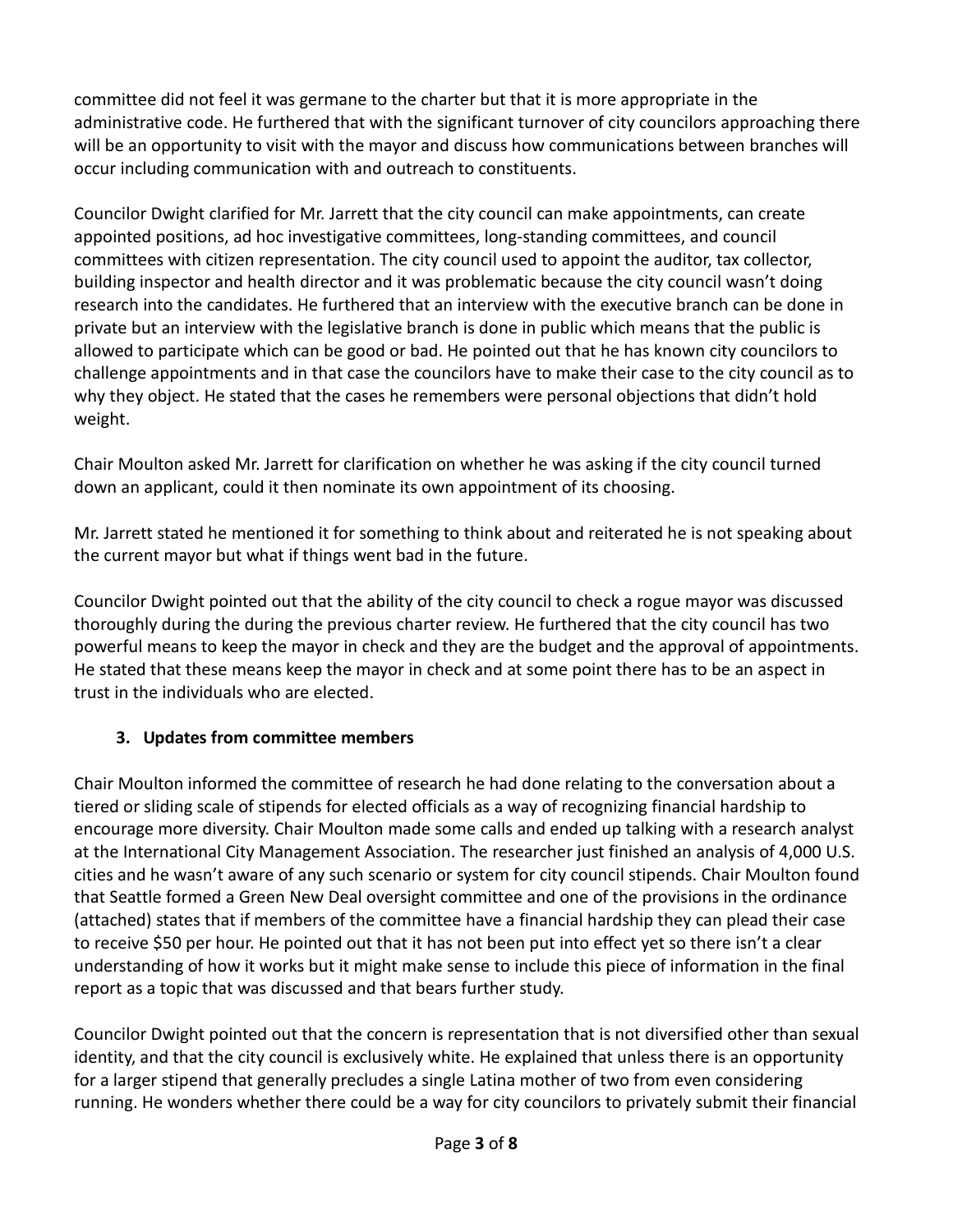information and whether qualified candidates could receive more money. He furthered that this can't be put into the charter because there is no state law that would allow something like this but he likes the idea of the final report reflecting this conversation.

Alex Jarrett offered that publicly funded elections should be part of it as well because a tremendous amount of time and resources go into campaigning with no guarantee of being elected and receiving compensation.

Bob Boulrice wondered if a survey to identify the barriers that prevent people from running could be done.

Chair Moulton urged committee members to go back to the Re-Energizing Democracy report recommendations because it was very valuable and lays out the three most common barriers to participation. They are:

- Lack of Knowledge/Time: Residents do not know HOW to participate
- Logistics: Some residents do not speak English as their first language and have difficulty understanding; economically disadvantaged residents may require childcare at meetings; economically disadvantaged residents may require subsidies for transportation
- Lack of Trust/Faith in Government: Residents reported not feeling welcome at meetings

Alex Jarrett pointed out that the Housing Partnership is working on fundraising with a non-profit to provide a grant that volunteers could apply for to receive reimbursement for civic participation.

**4. Discussion and vote on proposed amendment to Section 7-6 (Independent Audit): Replace "The award of a contract to audit shall be made by the city council on or before Sept. 15 of each year" with The award of a three-year contract to audit shall be made by the city council on or before June 30 every three years.** 

Lyn Simmons updated the committee on a response from Finance Director Susan Wright. Ms. Wright doesn't feel that the awarding date of the contract needs to be as early as June 30 but deferred to the city council and its schedule. If it is awarded this early, the first year and the subsequent year after the contract is awarded will need to be double funded because the city council can't award a contract unless the money is available. In other words, every three years there will be a need to fund two years at once, which could be an issue. Ms. Wright felt that the city council could push the date to November 1 and that would be sufficient.

Councilor Dwight stated that there isn't a need for the calendar to be switched because there is enough time.

Lyn Simmons pointed out that it doesn't preclude the city council from having the audit conversations in June, it just can't act on it until the money is available.

Chair Moulton asked Councilor Dwight if there have been any problems with the September 15 deadline date.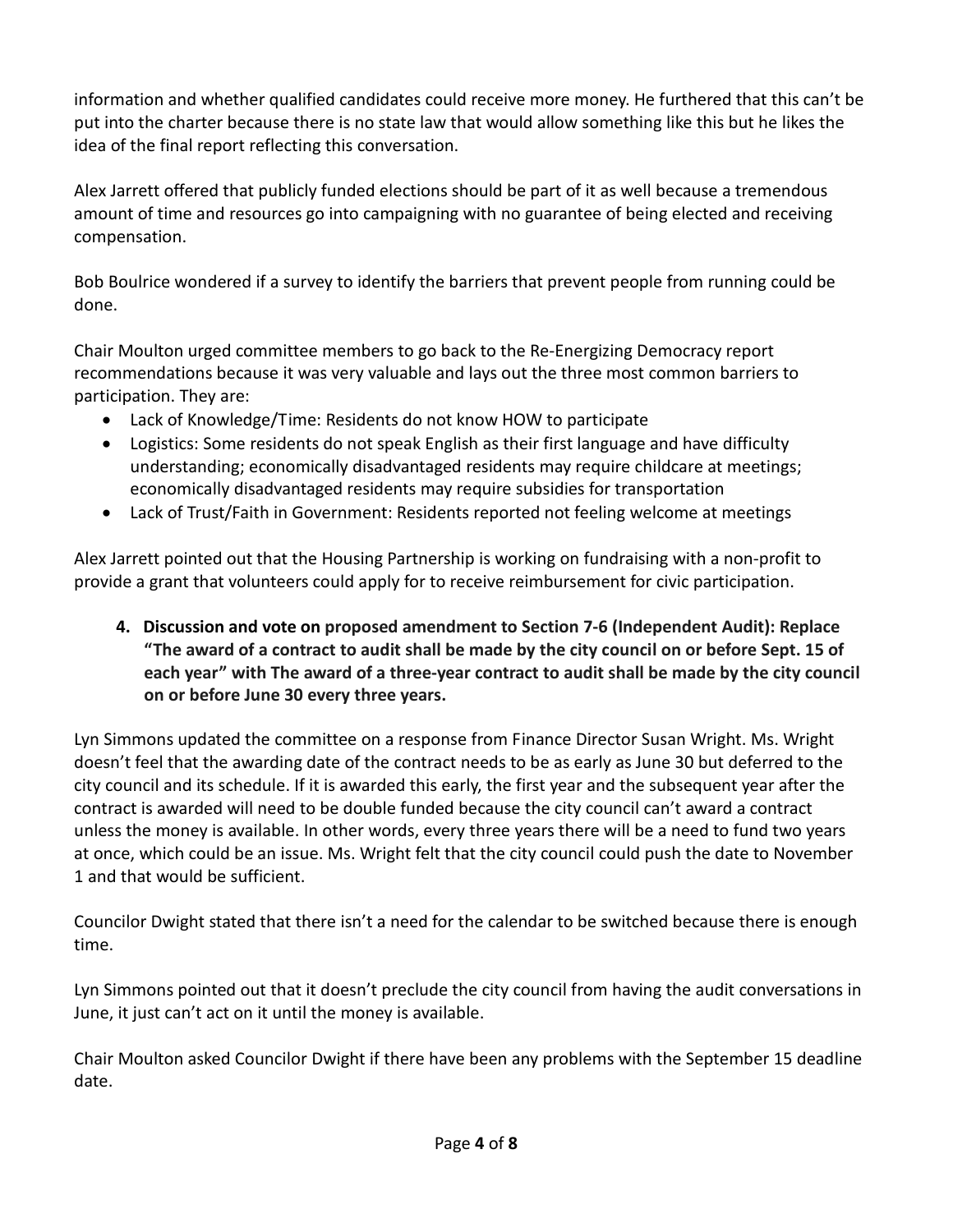Councilor Dwight stated in his experience there haven't been.

**Councilor Dwight moved to change the sentence in section 7-6, "The award of a contract to audit shall be made by the city council on or before September 15 of each year." to read, "The award of a threeyear contract to audit shall be made by the city council on or before September 15 every three years." Bob Boulrice seconded. The motion passed unanimously 8-0 by roll call vote.**

#### **5. Further discussion of whether the charter should specify content of department heads' annual reports and the format in which they should be made available to the public**

Councilor Dwight accepts the notions and ideas about the annual reports but recognizes there is no clear proposal. He did some basic research and as an example, found a police analysis and breakdown of trends for murders and violent crimes in Northampton in a federal database and it was not hard to find. He furthered that the city also has "open portal" which shows every police transaction. Councilor Dwight agrees that the public should have every opportunity for access to all the information available but if it is embedded in the charter then it becomes a stopping point and people will stop making information available because they will have felt they met that threshold. Councilor Dwight agreed that there is no one agent for disseminating information but there are many points of contact to help guide residents to where they can find information, including Laura Krutzler, the Administrative Assistant to the City Council, and Lyn Simmons, Annie Lesko and Court Cline in the Mayor's office.

Fred Zimnoch explained that he brought this topic to the committee because he felt he had an audience. Mr. Zimnoch feels strongly that the information may be out there but feels it is not up to the taxpayers to do the research on the internet. He furthered that the city has the responsibility to tell taxpayers what is going on and to provide that information. If annual reports are made available in the library anyone could walk there and find the information they are looking for.

Robbie Sullivan appreciates what Councilor Dwight noted about not wanting to put a limit on the information that should be made available because that sets a threshold which could be too low for some people and in turn may not be sufficient. She feels this topic is not charter material but should be mentioned in the committee's final report as a topic that the committee took seriously and should be looked at further. She mentioned that times have changed and the basic information that is available has changed in so much as the way information is entered and processed is so different to where it's hard to determine how much information should be available and what kind of information should be made available.

Bob Boulrice stated he has thought a lot about this topic and recognizes the city has an obligation to provide information. His hope is that there will be a new city council orientation session where a lot of this is discussed. He explained that the new reality is that people expect real-time information to be accessible to them when they want to make decisions. He appreciates Mr. Zimnoch's longing for historical annual reports but the reports don't comport with people's needs. He furthered that annual reports won't be available until about six months after the end of the year so the information may not necessarily be useful and accurate in order to get real-time answers. Bob told Mr. Zimnoch that he would happily sit down with him to go over the city's most recent CAFR (Comprehensive Annual Financial Report) page by page.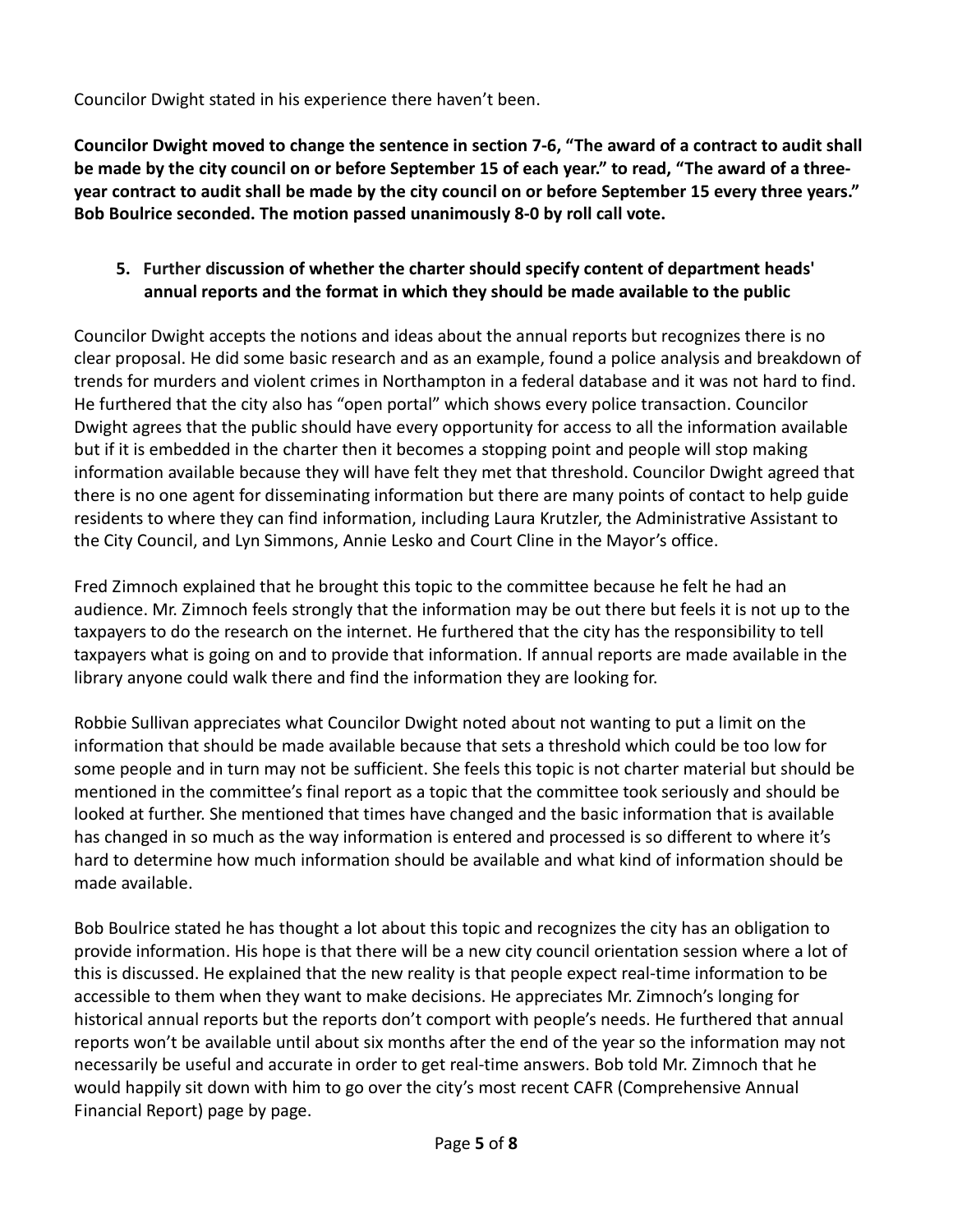Fred Zimnoch stated he would be interested in reading the report but is more concerned that the taxpayers are getting the information they desire. He believes that the past and historical information is useful to develop a trend and also shows taxpayers what each department has done that year. He believes the budget narratives that are addressed to the mayor are thin and should be addressed to the taxpayer.

Bob Boulrice agrees with Mr. Zimnoch that the performance data is thin. He also pointed out that the city needs to be sensitive to the timing of making data available because people want information available for things that happened yesterday.

Fred Zimnoch believes the annual reports should be easy to reproduce with computers when the reports used to be done with fountain pens.

Councilor Dwight told Mr. Zimnoch that his point has been made except nowadays there is so much data available there would be too much information to include.

Fred Zimnoch stated he is not asking for all of the data.

Councilor Dwight pointed out that going to the library, finding the book and searching the index for a topic is still research, just a different means of research.

Robbie Sullivan questioned who would be the decider of what information should be included and what information should be left out.

Chair Moulton stated that this is a challenging topic and the committee agrees with Mr. Zimnoch's goal of being transparent and providing information to citizens so they know how the city is operating. The disagreement is what vehicle should be used to accomplish the goal.

Mollie Fox asked if it is possible for the charter review committee to facilitate a one-stop-shop for information.

Councilor Dwight stated that he has identified a few information facilitators and that residents can virtually call any department and get a prompt and proper response. He furthered that it is not something to put in the charter because it is too broad. He pointed out that this problem is not specific to Northampton, but more of a universal problem because of the amount of information available.

Sam Hopper concurred that this doesn't belong in the charter because there is no meaningful way that it could be inserted.

Lyn Simmons pointed out that there is already something in the charter which outlines what needs to be in the budget. She stated that the issue is what the charter says and what the mayor puts forward is not necessarily what Mr. Zimnoch wants. She asked the committee if it wants to make a change to the charter for the two or three people that are seeking annual reports or is what is already prescribed in the charter enough. She pointed out that each administration does the budget different and changes are made as technology changes.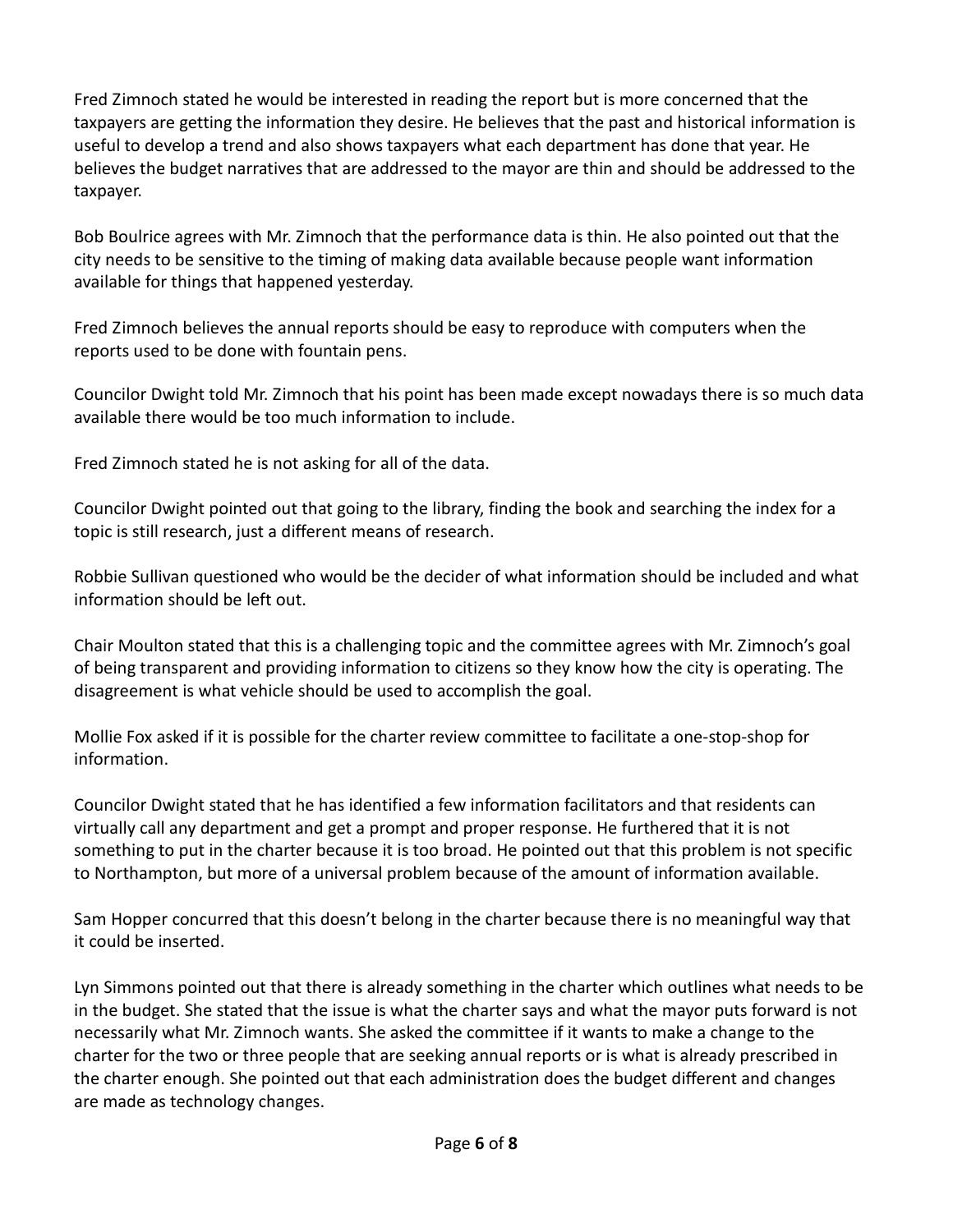Bob Boulrice stated that now he is more comfortable with the fact that there is already something in the charter and believes it needs to be conveyed to the mayor that there has been an expression of dissatisfaction with the activity being reported in the annual budget.

Mollie Fox stated this request is relatively small and specific and the idea that it can't be inserted into the charter feels like the slippery slope argument. She believes that by making information available in this format would satisfy a large number of people and could prove the city's commitment in making information more accessible.

Councilor Dwight pointed out that the committee doesn't actually know the amount of people who are seeking this information. He furthered that Mr. Zimnoch is a rare exception of someone who has the desire for this information. He offered his research assistance to Mr. Zimnoch.

Robbie Sullivan asked Mr. Zimnoch if he believes he is a rare exception.

Fred Zimnoch stated he was shocked to learn of the lack of participating and interest that people have in local government. He reiterated that he was not petitioning the committee because he wants the information, he did it because the government has a responsibility to the taxpayers.

Chair Moulton understands that everyone agrees the one-stop-shop is the budget and questioned whether or not it's possible to include the transcript of department heads testimony from the budget hearings in the final budget document.

Councilor Dwight pointed out that all that information is a public record, available through the city council office, and audio/video recorded. He stated the whole conversation is recorded but there is no transcript besides the minutes.

**Robbie Sullivan moved to not include annual reporting in the charter and to submit a summary of the discussion in the committee's final report indicating that the committee had a robust discussion and it should be considered by the mayor's office. Councilor Dwight seconded. The motion to not include annual reporting in the charter passed 7-0-1 with Mollie Fox abstaining.** 

**Bob Boulrice moved to send a letter to the mayor drawing attention to the robust discussion and informing him that some believe there may be a better way to present departmental activity data. Councilor Dwight seconded. The motion to send a letter to the mayor passed 7-0-1 with Lyn Simmons abstaining.**

#### **6. Further discussion of content and format of the committee's final report**

Chair Moulton asked the committee if there were any topics or ideas that were left out that haven't been discussed yet.

There were none.

There was a brief discussion on the final product which included formatting and including the executive